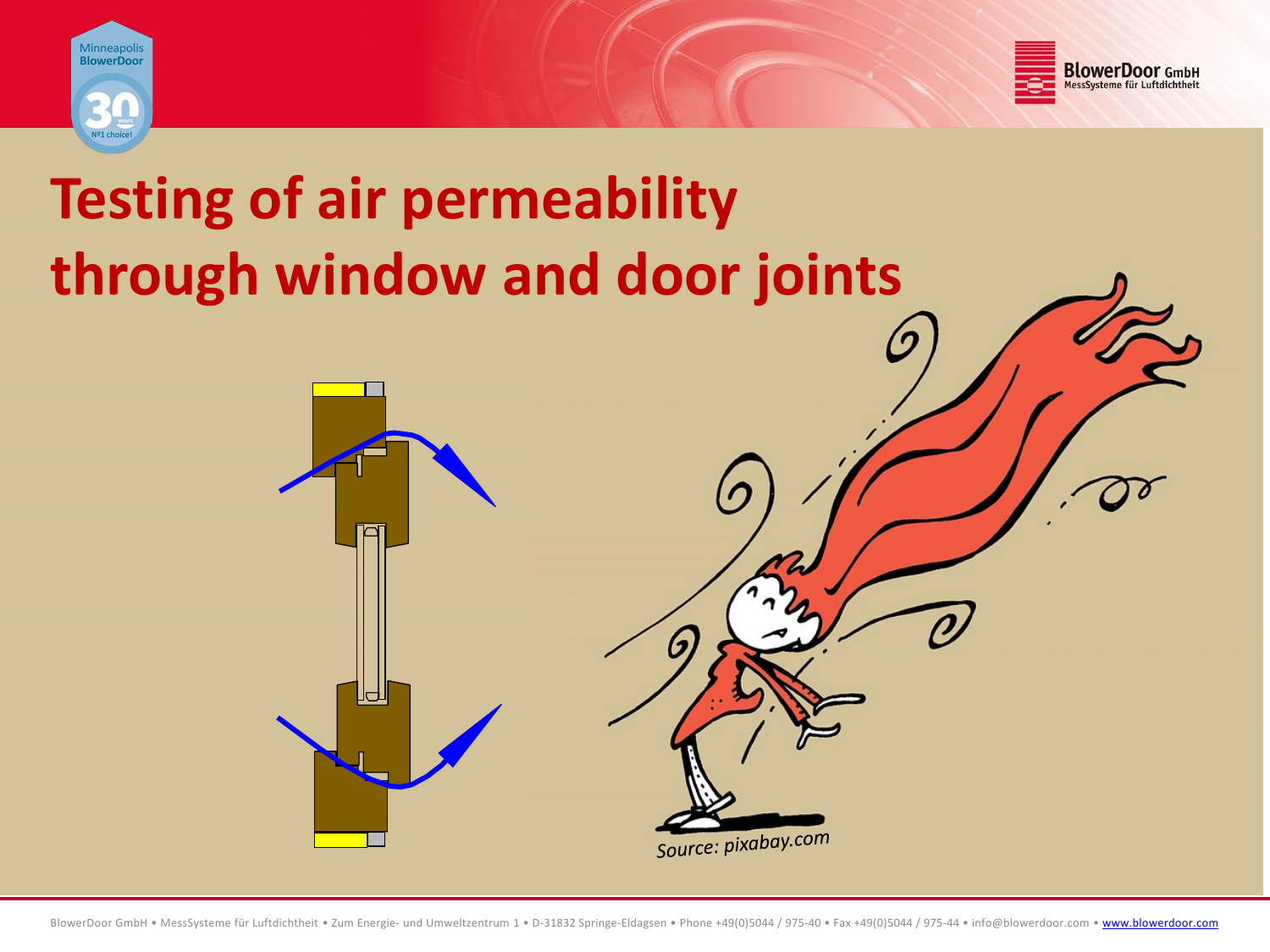

## **Application**

The air permeability of window and door joints is usually determined in the laboratory.

But sometimes it is necessary to carry out the test in an existing building, such as a single family house or an apartment.

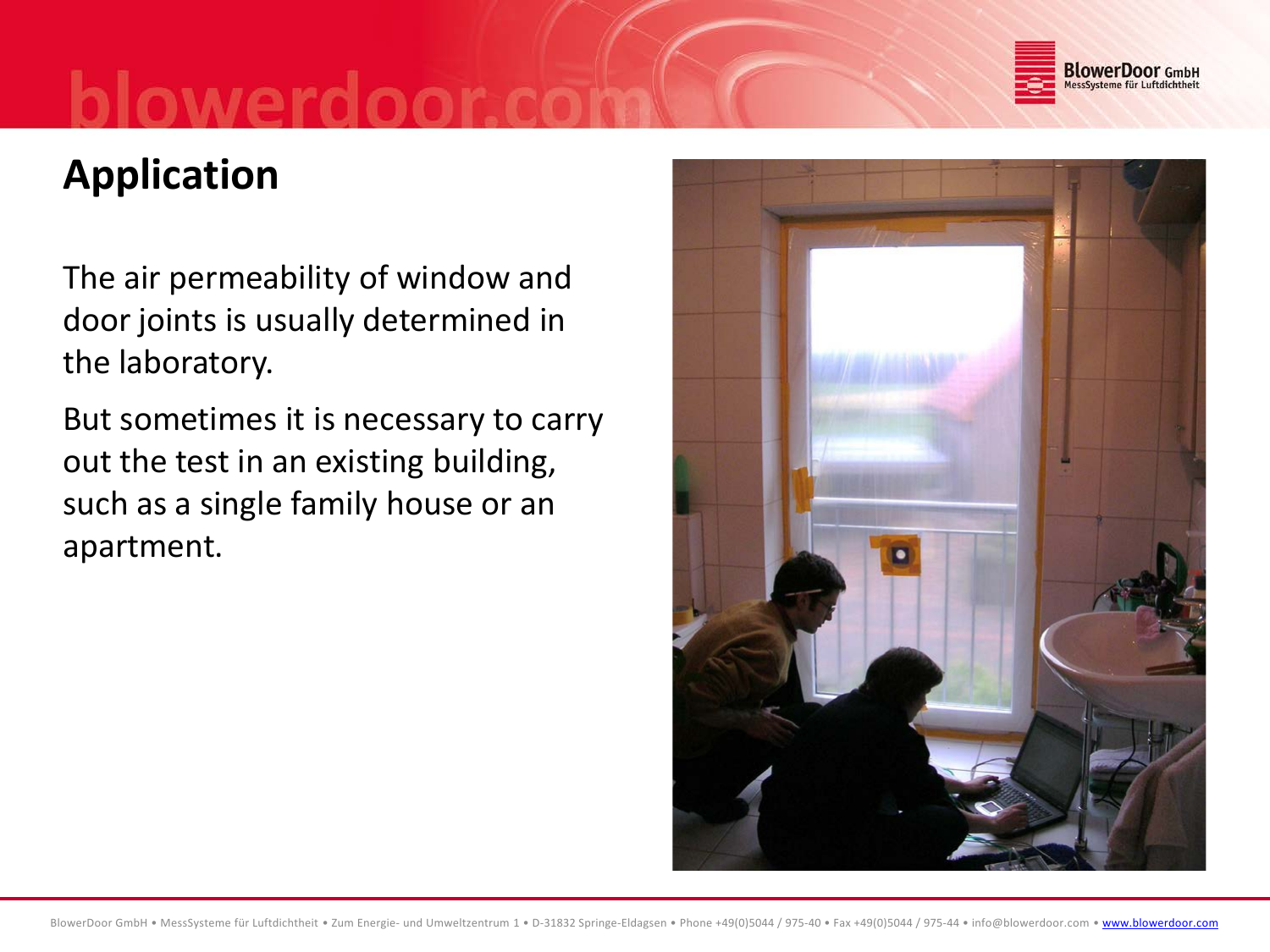

### **Window and Door Measurement System (a-Wert)**

With the Window and Door Measurement System, the airflow through the window or door joints can be determined directly "on site".

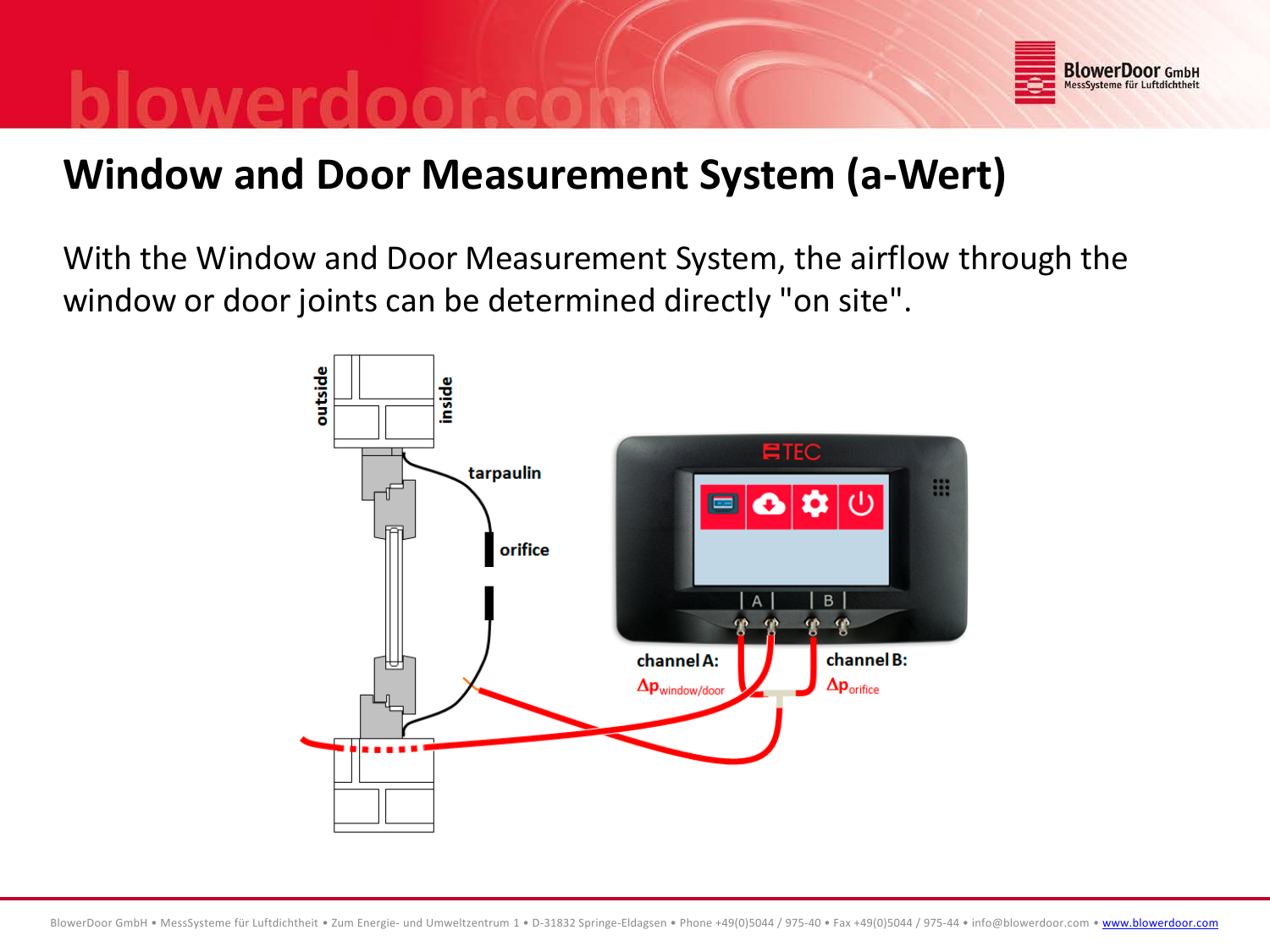

### **Measuring principle**



On the window frame a tarpaulin with an orifice plate is applied.

With the BlowerDoor Standard measuring system or alternatively BlowerDoor MiniFan, a pressure difference is generated which continues in the space between the window and the tarpaulin. The tarpaulin slowly curves inwards. As soon as the air space is filled and the tarpaulin is stretched, the measurement begins.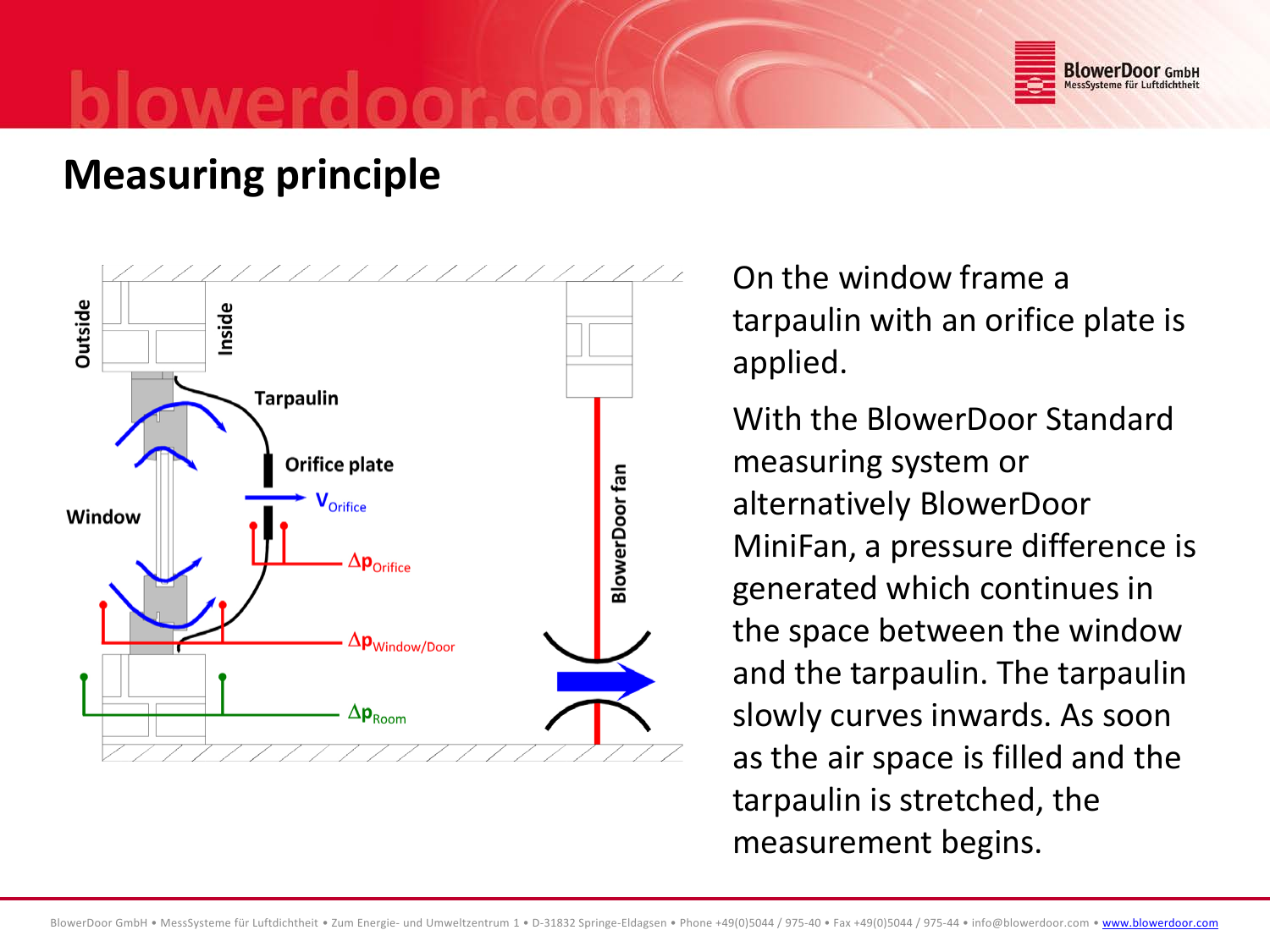

### **Measuring of the airflow with orifice plate**

The airflow that penetrates through the window joints is measured at the orifice plate.

The size of the opening depends on the size of the airflow.



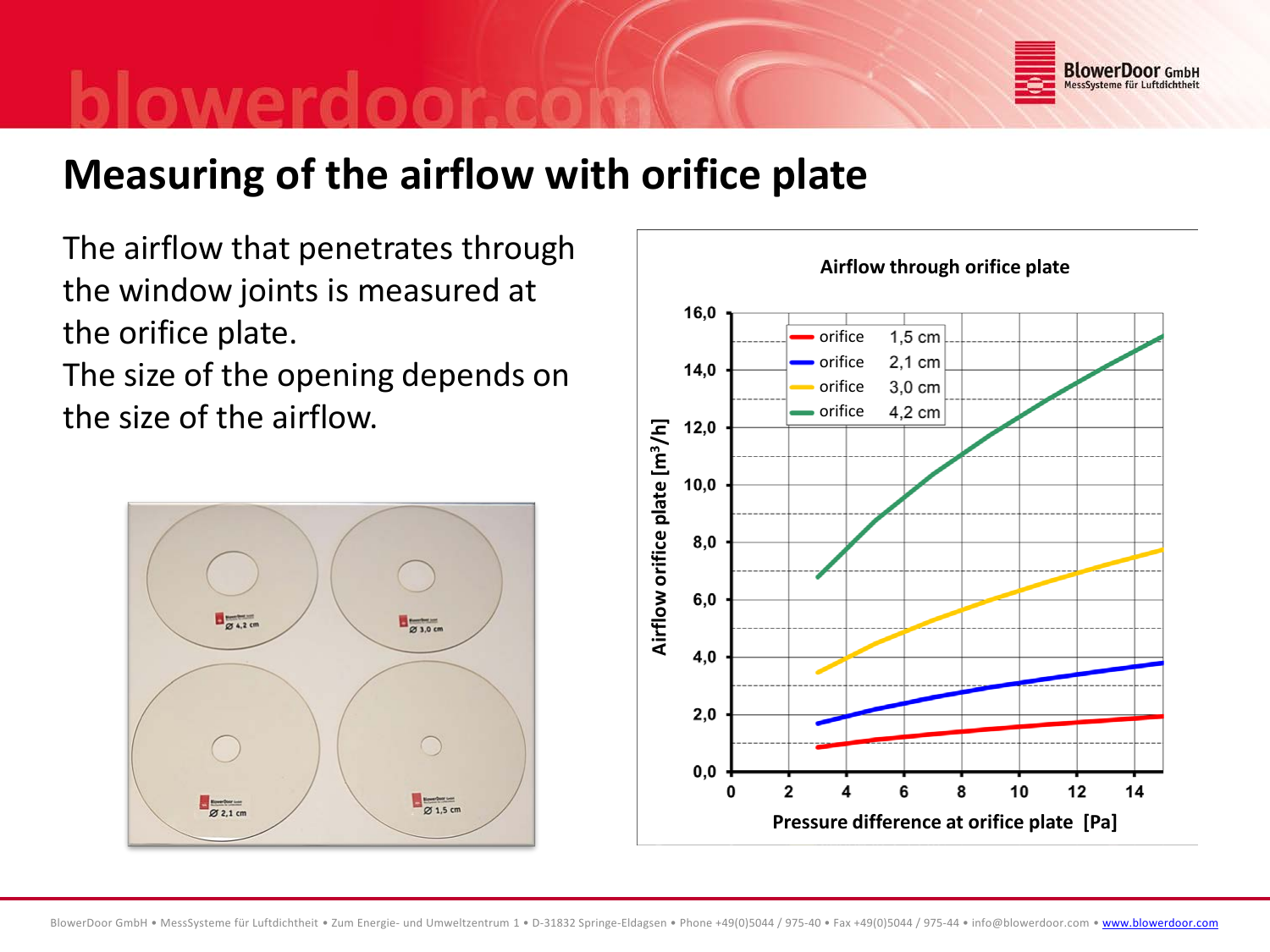

#### **Evaluation and division into window classes**



On the basis of the results, the window can be assigned to a class according to DIN EN 12207 and then compared with the requirements of standards or ordinances.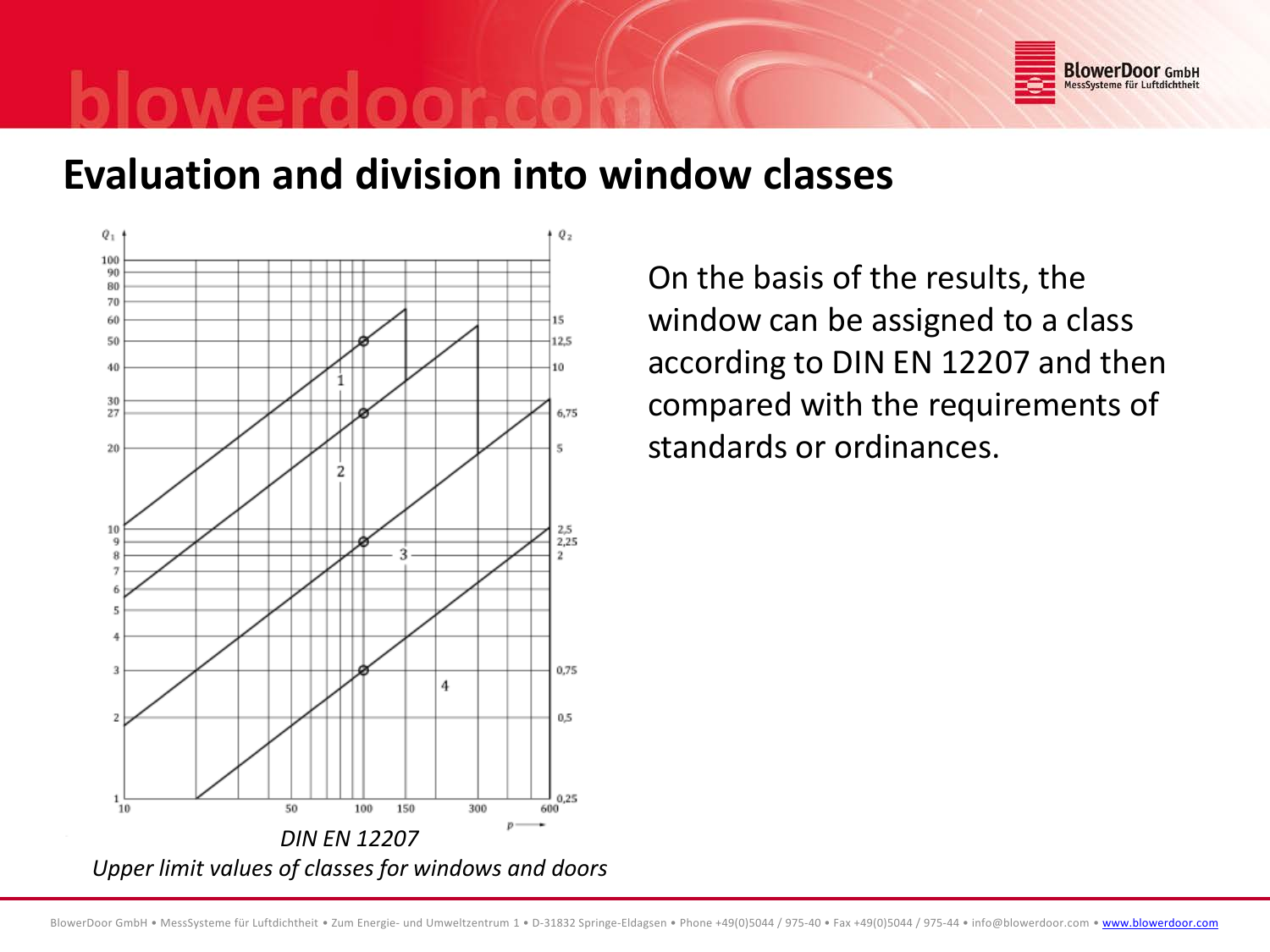

### **Literature**

- DIN EN 12207-1:2000-06 defines "classes" in which the windows can be classified as a function of joint permeability.
- DIN 4108-2 (2013) defines requirements for the tightness of external windows, french doors and roof windows